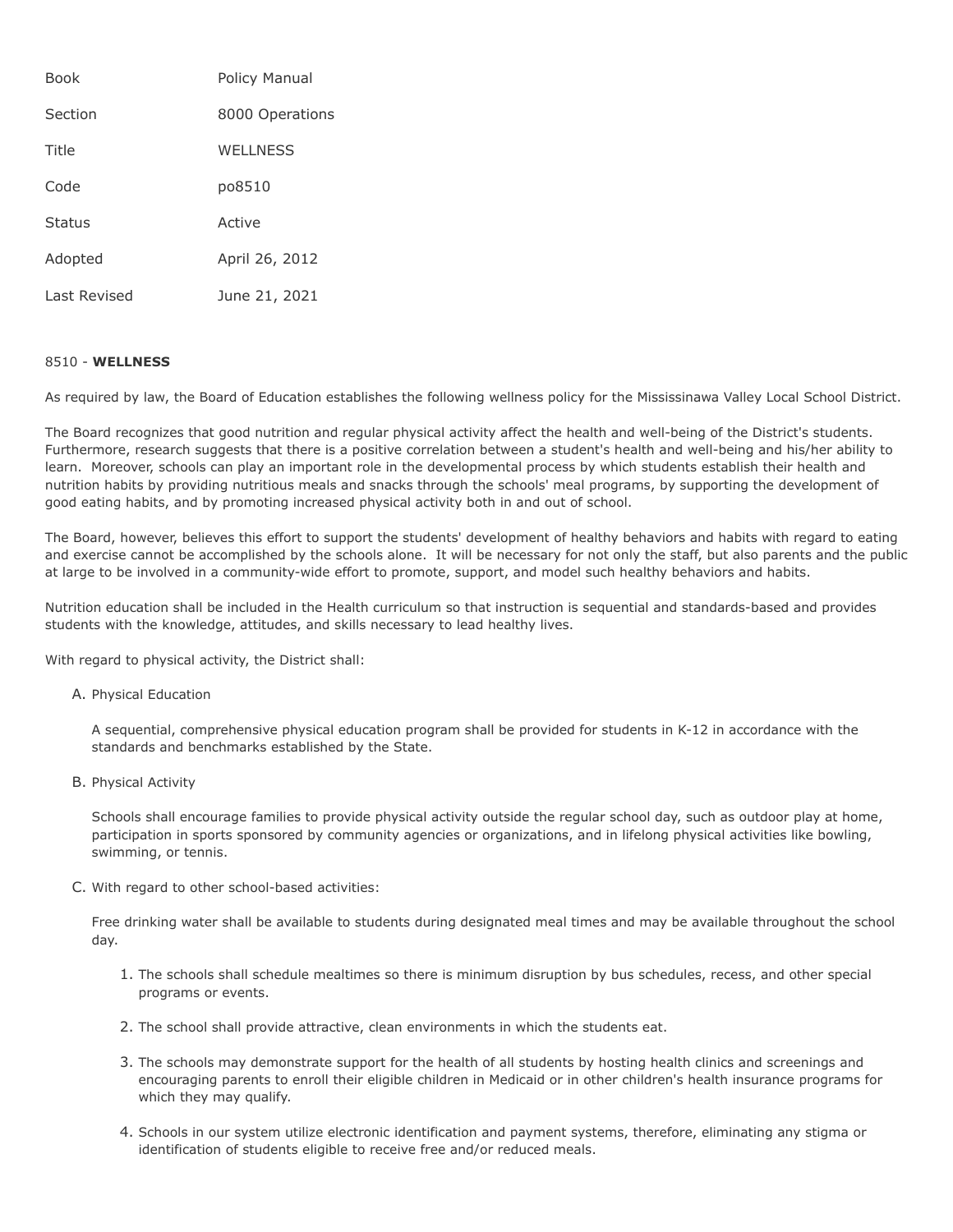- 5. Students are discouraged from sharing their foods or beverages with one another during meal times, given concerns about allergies and other restrictions on some students' diets.
- D. With regard to nutrition promotion, any foods and beverages marketed or promoted to students on the school campus, during the school day, will meet or exceed the USDA Smart Snacks in School nutrition standards.

Additionally, the District shall encourage students to increase their consumption of healthful foods during the school day.

Furthermore, with the objectives of enhancing student health and well being, and reducing childhood obesity, the following guidelines are established:

- A. In accordance with Policy 8500, entitled Food Service, the food service program shall comply with Federal and State regulations pertaining to the selection, preparation, consumption, and disposal of food and beverages, including but not limited to the USDA Dietary Guidelines for Americans and the USDA Smart Snacks in School nutrition standards, as well as to the fiscal management of the program.
- B. As set forth in Policy 8531, entitled Free and Reduced Price Meals, the guidelines for reimbursable school meals are not less restrictive than the guidelines issued by the U.S. Department of Agriculture (USDA).

The sale of foods of minimal nutritional value in the food service area during the lunch period is prohibited.

- C. The sale of foods and beverages to students that do not meet the USDA Dietary Guidelines for Americans and the USDA Smart Snacks in School nutrition standards to be consumed on the school campus during the school day is prohibited.
- D. All food items and beverages available for sale to students for consumption on the school campus (any area of property under the jurisdiction of the school that is accessible to students during the school day) between midnight and thirty (30) minutes after the close of the regular school day shall comply with the current USDA Dietary Guidelines for Americans and the USDA Smart Snacks in School nutrition standards, including, but not limited to, competitive foods that are available to students a la carte or as entrees in the dining area (except entree items that were offered on the National School Lunch Program (NSLP) or School Breakfast Program (SBP) menu on the day of and the day after they are offered on the NSLP or SBP menu), as well as food items and beverages from vending machines, from school stores, or as fund-raisers, including those operated by student clubs and organizations, parent groups, or boosters clubs.
- E. All foods offered on the school campus during the school day shall comply with the current USDA Dietary Guidelines for Americans, including competitive foods that are available to students a la carte in the dining area, as classroom snacks, from vending machines.
- F. The food service program will strive to be financially self-supporting; however, if it is necessary to subsidize the operation, it will not be through the sale of foods with minimal nutritious value.
- G. The food service program will provide all students affordable access to the varied and nutritious foods they need to be healthy and to learn well regardless of unpaid meal balances and without stigma.

The Board designates the Superintendent as the individual(s) charged with operational responsibility for measuring and evaluating the District's implementation and progress under this policy. The Superintendent shall develop administrative guidelines necessary to implement this policy.

The Superintendent shall report on the District's compliance with this policy and the progress toward achieving the goals set forth herein when requested to do so by the Board.

The Superintendent shall appoint a District-wide Wellness Committee that includes parents, students, representatives of the school food authority, educational staff (including health and physical education teachers), mental health and social services staff, school health professionals, members of the public, and school administrators to oversee development, implementation, evaluation and periodic update of this policy. The Wellness Committee shall be an ad hoc committee with members recruited and appointed annually. School-level health advisory teams may assist in the planning and implementation of these Wellness initiatives.

The Wellness Committee shall be responsible for:

- A. assessment of the current school environment;
- B. review of the District's Wellness policy;
- C. presentation of the Wellness policy to the Board for approval;